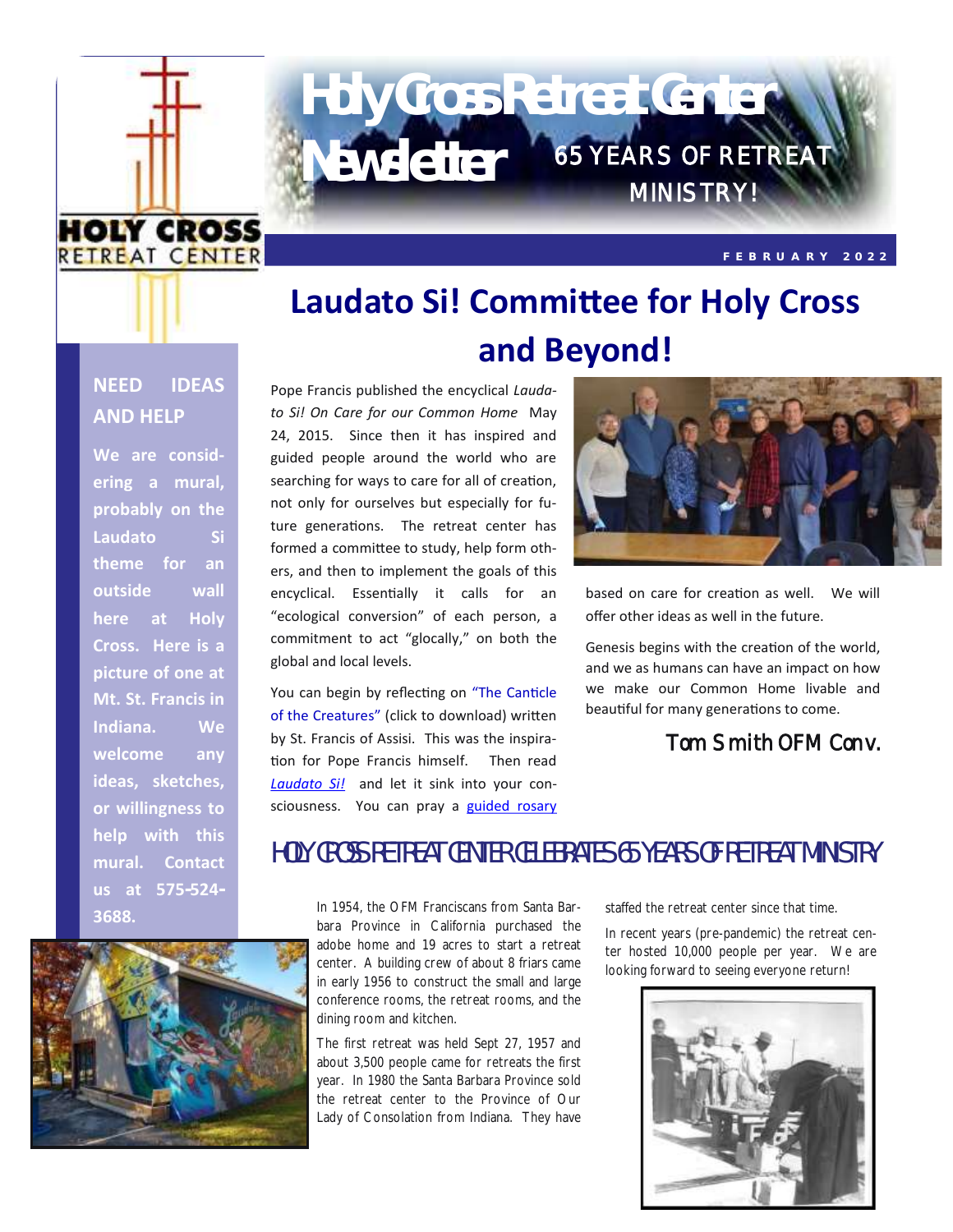# PAGE 2 A Holy Cross hosts Afghan refugees

**Afghan family of 9 children and their parents with volunteers.**

As part of our Franciscan Hospitality program, we hosted several single Afghan men and Afghan families they were waiting for housing to settle in the area. It was challenging because most did not speak English, and none of us spoke their language, usually Pashto or Dari. We got

a sense of what it must be like for refugees coming to this country and not being able to communicate. We relied on translators and eventually found a translation app that worked on our phone. It was very good to be able to help those who helped our troops in Afghanistan.

**We are ready to host retreats when you are able to return. Please contact Margaret to schedule yours!** *programs@holycrossretreat.org 575-524-3688* 

**A limited series now streaming on Netflix**

# **Stories of a Generation**

Recently I completed the compilation of stories my father wrote down about his early life. He died in 2005, but going through these stories, I could hear his voice again. I always loved sitting down with older relatives and asking them questions about their lives. I sat for hours in my grandmother's kitchen listening to her talk about my grandfather; how they fell in love and how they showed love to each other through the years. Since he was 40 years older than she was and died in 1952, I think it was as good for her to talk about their story as it was for me to hear it. I learned about love and perseverance,

> about loss and acceptance through her stories. And my father was a larger-than-life character and a wonderful storyteller. He worked and lived as a cowboy in Arizona and New Mexico and his stories helped me to see what life was like in the early 1920's and 30's in this area.

Pope Francis' "Stories of a Generation," now streaming on Netflix, brings together young filmmakers and elders having conversations Our retreatants were able to interact with some of the families and have made plans to keep in touch as they settle into a new life here in the United States. We found that although language, culture and customs differ, the language of kindness, respect, gratitude and joy knows no boundaries.

We were also able to host asylum seekers from Haiti, Turkey, and Central America.



about life. It reminded me very much of my conversations with my father and grandmother, and how we don't see those conversations occurring as often in our modern society. Grandparents often live separately from their grandchildren, or even across the country. The opportunity for in-depth sharing of the wisdom gained over a lifetime has been made more difficult, yet it is as important as ever. This Lent, try sitting down with an older person and asking them about their life, their loves, their struggles, and their dreams and see what wisdom you can glean from the conversation. Or if you have grandchildren of your own, make it a point to have a significant conversation with them about some part of your life.

Debbie Isham